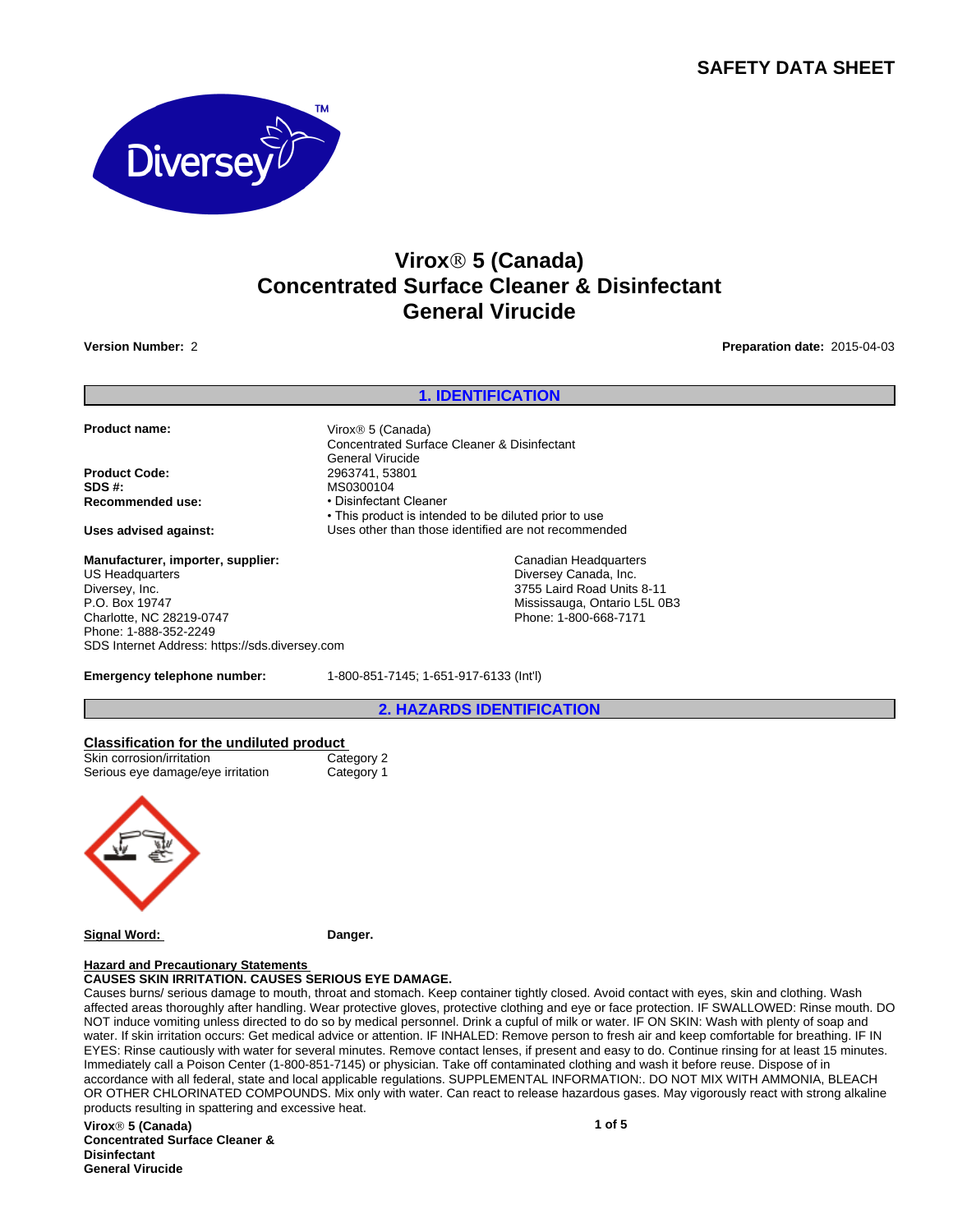### **Classification for the diluted product** @ 1:16

This product, when diluted as stated on the label, is not classified as hazardous according to OSHA 29CFR 1910.1200 (HazCom 2012-GHS) and Canadian Hazardous Products Regulations (HPR) (WHMIS 2015-GHS).

#### **Hazard and Precautionary Statements**

None required.

### **3. COMPOSITION/INFORMATION ON INGREDIENTS**

### **Classified Ingredients**

| Ingredient(s)                       | CAS#        | Weight %  |
|-------------------------------------|-------------|-----------|
| Hydrogen peroxide                   | 7722-84-1   | $5 - 10%$ |
| Hydroxyethylidene diphosphonic acid | 2809-21-4   | $3 - 5\%$ |
| Dodecylbenzene sulfonic acid        | 68584-22-5  | $- < 3\%$ |
| Phosphoric acid                     | 7664-38-2   | $- < 3\%$ |
| Arvisulfonated sodium salts         | 147732-60-3 | $- < 3\%$ |

\*Exact percentages are being withheld as trade secret information

### **4. FIRST AID MEASURES**

### **Undiluted Product:**

**Eyes:** IF IN EYES: Rinse cautiously with water for several minutes. Remove contact lenses, if present and easy to do. Continue rinsing for at least 15 minutes.

**Skin:** IF ON SKIN: Wash with plenty of soap and water. If skin irritation occurs: Get medical advice/attention.

**Inhalation:** IF INHALED: Remove person to fresh air and keep comfortable for breathing.

**Ingestion:** IF SWALLOWED: Rinse mouth. DO NOT induce vomiting unless directed to do so by medical personnel. Drink a cupful of milk or water.

**Notes to physician:** Probable mucosal damage may contraindicate the use of gastric lavage. Measures against circulatory shock, respiratory depression and convulsion may be needed.

### **Most Important Symptoms/Effects:** No information available.

**Immediate medical attention and special treatment needed** Not applicable.

**Aggravated Medical Conditions:** Individuals with chronic respiratory disorders such as asthma, chronic bronchitis, emphysema, etc., may be more susceptible to irritating effects.

### **Diluted Product:**

**Eyes:** Rinse with plenty of water. **Skin:** No specific first aid measures are required **Inhalation:** No specific first aid measures are required **Ingestion:** IF SWALLOWED: Call a Poison Center (1-800-851-7145) or doctor/physician if you feel unwell.

### **5. FIRE-FIGHTING MEASURES**

**Specific methods:** No special methods required **Specific hazards:** 

**Suitable extinguishing media:** The product is not flammable. Extinguish fire using agent suitable for surrounding fire.

**Special protective equipment for firefighters:** As in any fire, wear self-contained breathing apparatus pressure-demand, MSHA/NIOSH (approved or equivalent) and full protective gear.

**Extinguishing media which must not be used for safety reasons:** No information available.

### **6. ACCIDENTAL RELEASE MEASURES**

**Personal precautions:** Put on appropriate personal protective equipment (see Section 8.).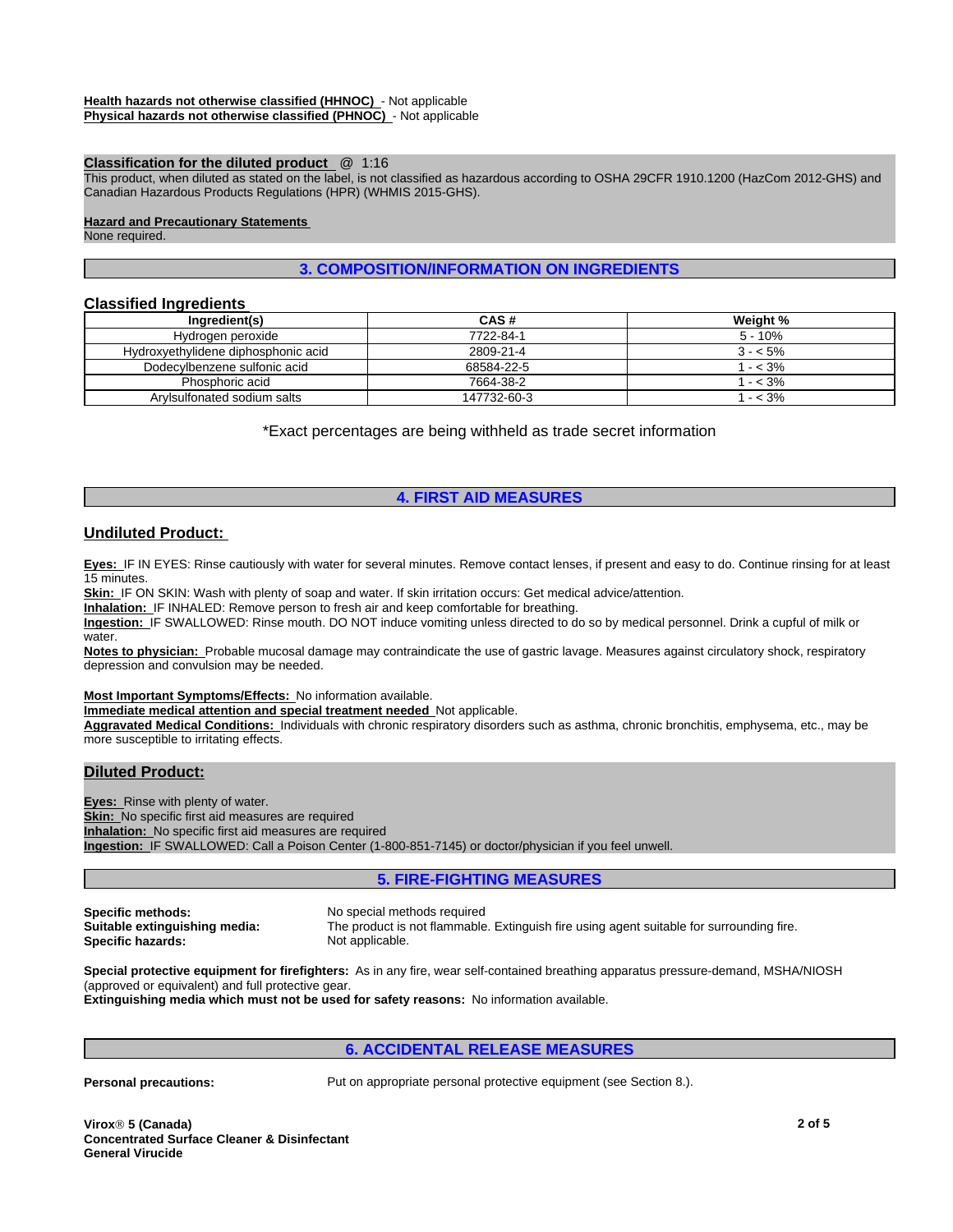Clean-up methods - large spillage. Absorb spill with inert material (e.g. dry sand or earth), then place in a chemical waste container. Use a water rinse for final clean-up.

### **7. HANDLING AND STORAGE**

**Handling:** Avoid contact with skin, eyes and clothing. Wash thoroughly after handling. Do not taste or swallow. Product residue may remain on/in empty containers. All precautions for handling the product must be used in handling the empty container and residue. Avoid breathing vapors or mists. Use only with adequate ventilation. Remove and wash contaminated clothing and footwear before re-use. Mix only with water. DO NOT MIX WITH AMMONIA, BLEACH, OR OTHER CHLORINATED COMPOUNDS. Can react to release hazardous gases. May vigorously react with strong alkaline products resulting in spattering and excessive heat. FOR COMMERCIAL AND INDUSTRIAL USE ONLY. **Storage:** Protect from freezing. Keep tightly closed in a dry, cool and well-ventilated place. **Aerosol Level (if applicable) :** Not applicable.

### **8. EXPOSURE CONTROLS / PERSONAL PROTECTION**

#### **Exposure Guidelines:** .

| Ingredient(s)     | CAS#      | <b>ACGIH</b>                 | <b>OSHA</b>                 |
|-------------------|-----------|------------------------------|-----------------------------|
| Hydrogen peroxide | 7722-84-1 | ppm (TWA)                    | ppm (TWA)                   |
|                   |           |                              | I.4 ma/m <sup>3</sup> (TWA) |
| Phosphoric acid   | 7664-38-2 | $3$ mg/m <sup>3</sup> (STEL) | $mq/m^3$ (TWA)              |
|                   |           | l ma/m <sup>3</sup> (TWA).   |                             |

#### **Undiluted Product:**

**Engineering measures to reduce exposure:** Good general ventilation should be sufficient to control airborne levels. Respiratory protection is not required if good ventilation is maintained.

| Personal Protective Equipment  |                                                                                                     |
|--------------------------------|-----------------------------------------------------------------------------------------------------|
| Eye protection:                | Chemical-splash goggles.                                                                            |
| Hand protection:               | Chemical-resistant gloves.                                                                          |
| Skin and body protection:      | Protective footwear. If major exposure is possible, wear suitable protective clothing and footwear. |
| <b>Respiratory protection:</b> | No personal protective equipment required under normal use conditions.                              |
| <b>Hygiene measures:</b>       | Handle in accordance with good industrial hygiene and safety practice.                              |

#### **Diluted Product:**

**Engineering measures to reduce exposure:** Good general ventilation should be sufficient to control airborne levels

**Eye protection:** No personal protective equipment required under normal use conditions. Hand protection: No personal protective equipment required under normal use conditions. **Skin and body protection:** No personal protective equipment required under normal use conditions. **Respiratory protection:** No personal protective equipment required under normal use conditions. **Hygiene measures:** Handle in accordance with good industrial hygiene and safety practice.

### **9. PHYSICAL AND CHEMICAL PROPERTIES**

| <b>Physical State: Liquid</b>                                            | <b>Color:</b> Clear. Colorless                                    |
|--------------------------------------------------------------------------|-------------------------------------------------------------------|
| <b>Evaporation Rate: No information available</b>                        | <b>Odor:</b> Characteristic                                       |
| <b>Odor threshold:</b> No information available.                         | <b>Boiling point/range: Not determined</b>                        |
| <b>Melting point/range: Not determined</b>                               | Decomposition temperature: Not determined                         |
| Autoignition temperature: No information available                       | <b>Solubility: Completely Soluble</b>                             |
| <b>Solubility in other solvents:</b> No information available            | Relative Density (relative to water): 1.069                       |
| Density: 8.92 lbs/gal 1.069 Kg/L                                         | Vapor density: No information available                           |
| <b>Bulk density:</b> No information available                            | Vapor pressure: No information available.                         |
| <b>Flash point (°F):</b> > 200 °F > 93.4 °C                              | Partition coefficient (n-octanol/water): No information available |
| Viscosity: 3 cP                                                          | <b>Elemental Phosphorus: 1.83 % by wt.</b>                        |
| <b>VOC:</b> 0.07 % $*$                                                   | pH: 0.7                                                           |
| <b>Flammability (Solid or Gas): Not applicable</b>                       | <b>Corrosion to metals: Not determined</b>                        |
| <b>Sustained combustion: Not applicable</b>                              |                                                                   |
| <b>Explosion limits: - upper:</b> Not determined - lower: Not determined |                                                                   |
| @ 1:16 1.8 > 200 °F > 93.4 °C                                            |                                                                   |

### **VOC % by wt. at use dilution** 0

\* - Title 17, California Code of Regulations, Division 3, Chapter 1, Subchapter 8.5, Article 2, Consumer Products, Sections 94508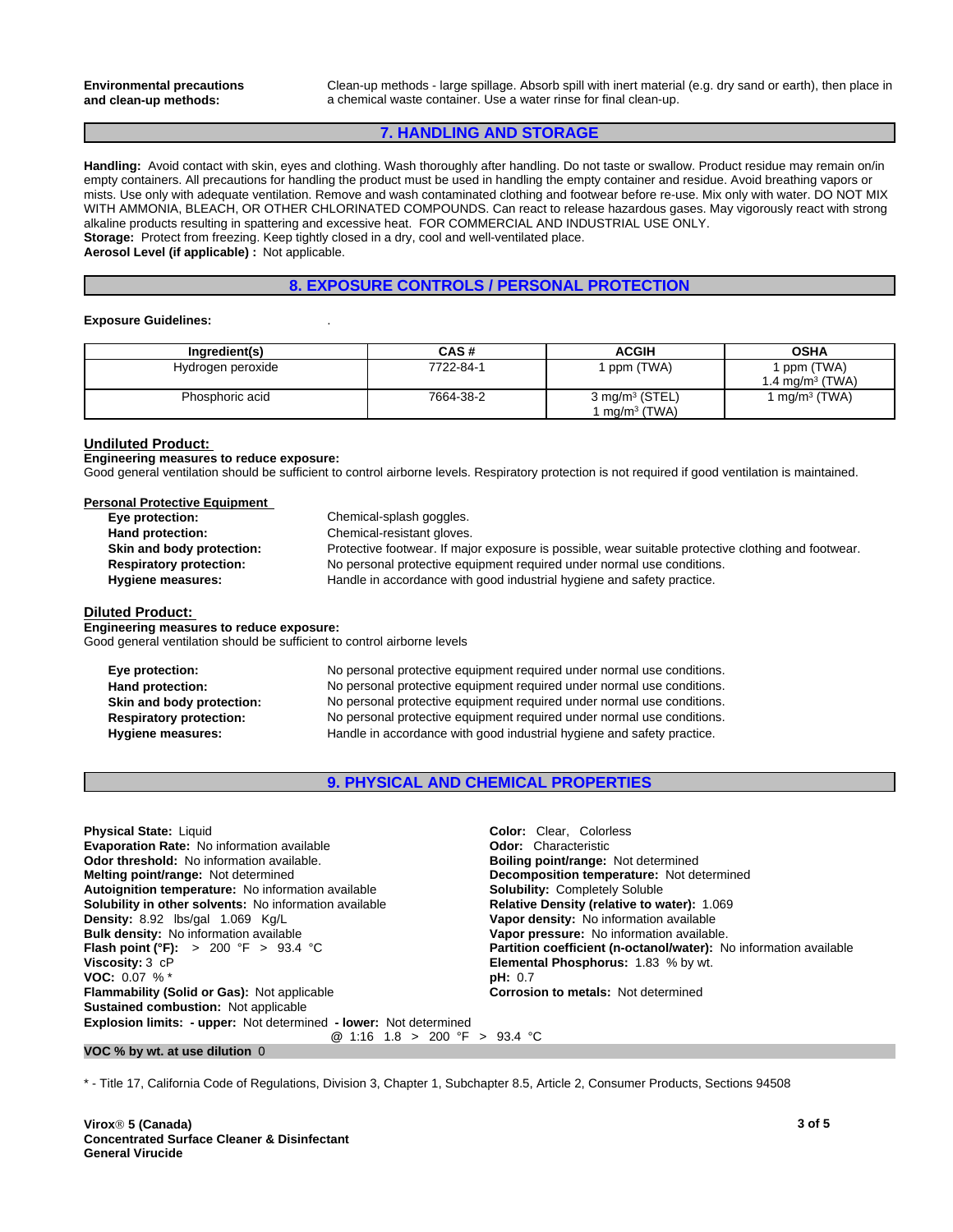### **10. STABILITY AND REACTIVITY**

| <b>Reactivity:</b>                  | Not Applicable                                                                                                                                                         |  |
|-------------------------------------|------------------------------------------------------------------------------------------------------------------------------------------------------------------------|--|
| Stability:                          | The product is stable                                                                                                                                                  |  |
| Possibility of hazardous reactions: | May vigorously react with strong alkaline products resulting in spattering and excessive heat.                                                                         |  |
| Hazardous decomposition products:   | Oxygen.                                                                                                                                                                |  |
| Materials to avoid:                 | Strong bases. Ammonia. Do not mix with chlorinated products (such as bleach). Do not mix with any<br>other product or chemical unless specified in the use directions. |  |
| Conditions to avoid:                | No information available.                                                                                                                                              |  |
|                                     | <b>11. TOXICOLOGICAL INFORMATION</b>                                                                                                                                   |  |

#### **Information on likely routes of exposure:**

Skin contact, Inhalation, Ingestion, Eye contact

### **Delayed, immediate, or chronic effects and symptoms from short and long-term exposure**

**Skin contact:** Causes skin irritation. Symptoms may include pain (which may be delayed), redness, and/or discomfort. **Eye contact:** Corrosive. Causes serious eye damage. Symptoms may include pain, burning sensation, redness, watering, blurred vision or loss of vision.

**Ingestion:** Causes burns/ serious damage to mouth, throat and stomach. Symptoms may include stomach pain and nausea. **Inhalation:** May cause irritation and corrosive effects to nose, throat and respiratory tract. Symptoms may include coughing and difficulty breathing.

**Sensitization:** No known effects.

**Target Organs (SE):** None known

**Target Organs (RE):** None known

#### **Numerical measures of toxicity**

| ATE - Oral (mg/kg):                    | >5000 |
|----------------------------------------|-------|
| ATE - Dermal (mg/kg):                  | >5000 |
| ATE - Inhalatory, mists (mg/l):        | 20    |
| ATE - Inhalatory, vapors (mg/l): $>50$ |       |

### **12. ECOLOGICAL INFORMATION**

**Ecotoxicity:** No information available.

### **Persistence and Degradability:** No information available.

**Bioaccumulation:** No information available.

### **13. DISPOSAL CONSIDERATIONS**

Do not contaminate water, food, or feed by storage or disposal.

#### **Waste from residues / unused products (undiluted product):**

This product, as sold, if discarded or disposed, is a hazardous waste according to Federal regulations (40 CFR 261.4 (b)(4)). Under RCRA, it is the responsibility of the user of the product to determine, at the time of disposal, whether the waste solution meets RCRA criteria for hazardous waste. Dispose in compliance with all Federal, state, provincial, and local laws and regulations.

#### **Waste from residues / unused products (diluted product):**

This product, when diluted as stated on this SDS, is a hazardous waste according to Federal regulations (40 CFR 261.4 (b)(4)). Under RCRA, it is the responsibility of the user of the product to determine, at the time of disposal, whether the waste solution meets RCRA criteria for hazardous waste. Dispose in compliance with all Federal, state, provincial, and local laws and regulations.

#### **Pesticide Storage:**

Refer to product label.